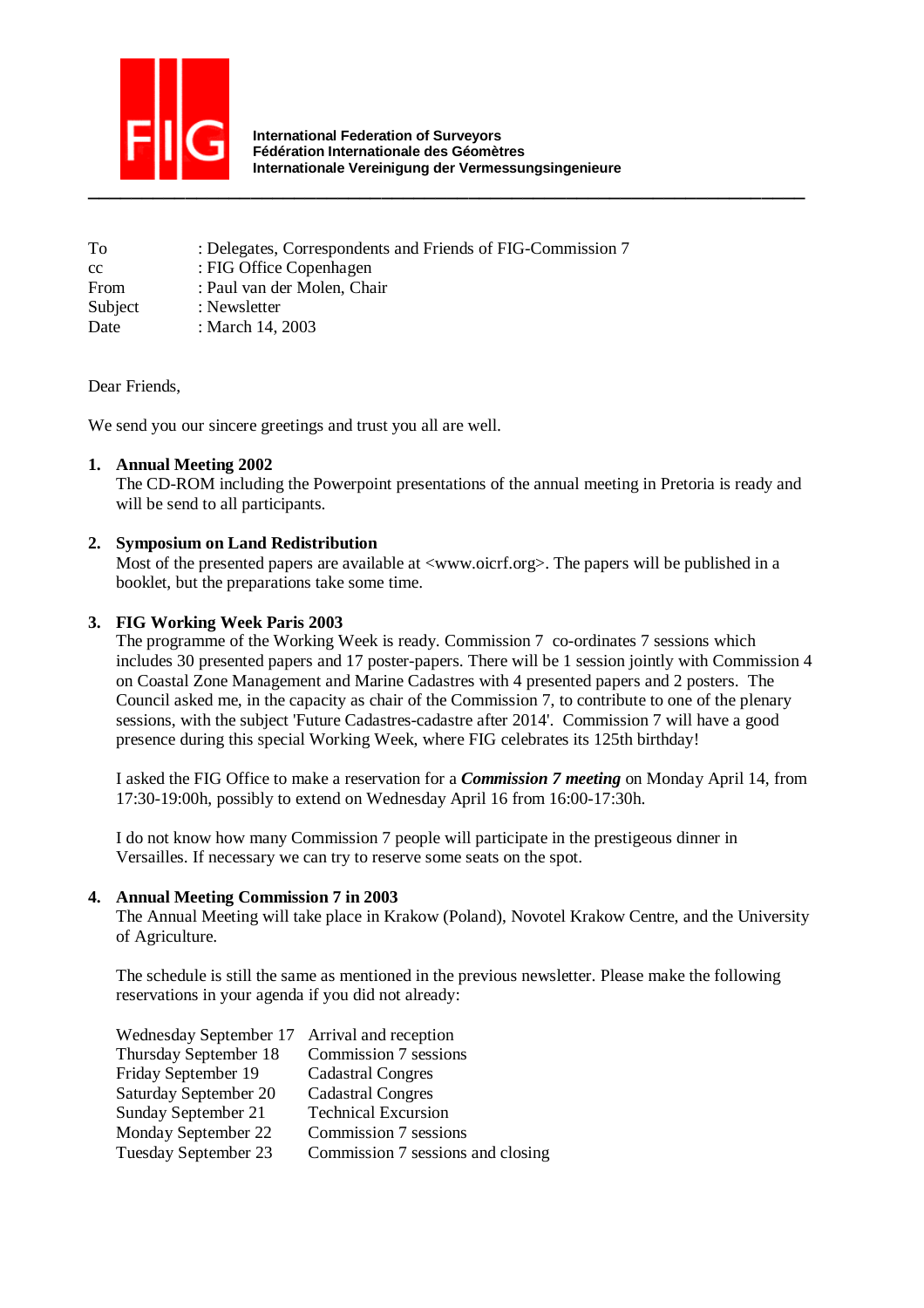The Polish Organising Committee is in good form, and Winfried Hawerk and his Working Group 3 (Advances in modern Land Administration) are already in touch with the organizers to contribute with a half day seminar on Advances in Technology.

# **5. WPLA + Commission 3 + Commission 7 in Athens May 2003**

The UN/ECE/Working Party on Land Administration is to organize a meeting in Athens (Greece), 2003 May 28-30, to discuss the updating of the UN Land Administration Guidelines 1996 (see <*www. unece.org/env/hs/wpla*>). The title is 'Spatial Information management for sustainable real estate market- Best Practice Guidelines on Nation-side Land Administration'. This event is supported by Commission 7. Please make reservations in your agenda. The deadline for abstracts is March 28. More information on the above mentioned website and the FIG website.

# **6. Symposium IT renewal May/June 2003**

Working Group 7.3 (chair Winfried Hawerk) is the chairman of the organisation committee for a symposium on renewal of cadastral legacy systems, so called IT renewal. This will be a specialised seminar for (senior) information managers, who face the challenge of renewal of their IT architectures while 'the shop keeps open', which is the case in many cadastral organisations which have their systems in place for 10-20 years now and have to renew, for example to meet customers demands.

This symposium takes place in May 8 and 9, 2003 in Enschede, at the International Institute for Geoinformation Sciences and Earth Observation ITC in Enschede (NL). You find attached the promotion leaflet for this event. See also the website of FIG <www.fig.net>.

# **7. Centre for Land Reform Policy in Ukraine**

It is an honour to be appointed as member of the board of this important Centre (http://myland.org.ua)

# **8. Permannent Committee for the Cadastre in the EU (PCC)**

Last year in ISPRA (Italy) the PCC is established under the leadership of our Spanish colleagues. Regarding the aim of the PCC, I commented somewhat in GIM International February 2003.

## **9. Centre of Excellence for Real Property Rights and Land Markets Budapest**

As Commission chair I participated in a launching workshop for the Regional Centre of Excellence in Real property Rights and Land Market development (< www. wolrdbank.hu/rcoe.htm>). This Centre is financed by the Worldbank and the Hungarian Government. The Centre is very much encouraged by FAO, and also our past chairperson Paul Munro Faure was present as chief land tenure service FAO. Also our delegate András Osskó was present. The Centre appointed a staff, of which Marianna Pósfai is the director. You can contact her at rcoe@worldbank.org.

## **10. Virtual Australia**

The Commission congratulates its former chairperson Ian Williamson in achieving approval of the research proposal to develop *Virtual Australia* through the establishment of a Cooperative Centre for Spatial Information that will part of Ian's department.

# **11. ASPRS Annual Conference, Anchorage**

The American Society for Photogrammetry and Remote Sensing ASPRS holds it annual conference May 5-9 in Achorage Alaska(<www.asprs.org/alaska2003>)

# **12. 7th South East Asian Survey Congress 2003**

FIG Vice President T.N. Wong invites us to participate in the 7th South East Asia Survey Congress 2003, which takes place in Hong Kong November 3-7. Please visit <www.seasc2003hk.org>. The deadline for submission abstracts is March 31th. Deadline for early bird registration is July 31th. Subjects are (a.o.) cadastral surveying, valuation and land management, projectmanagement (attachment).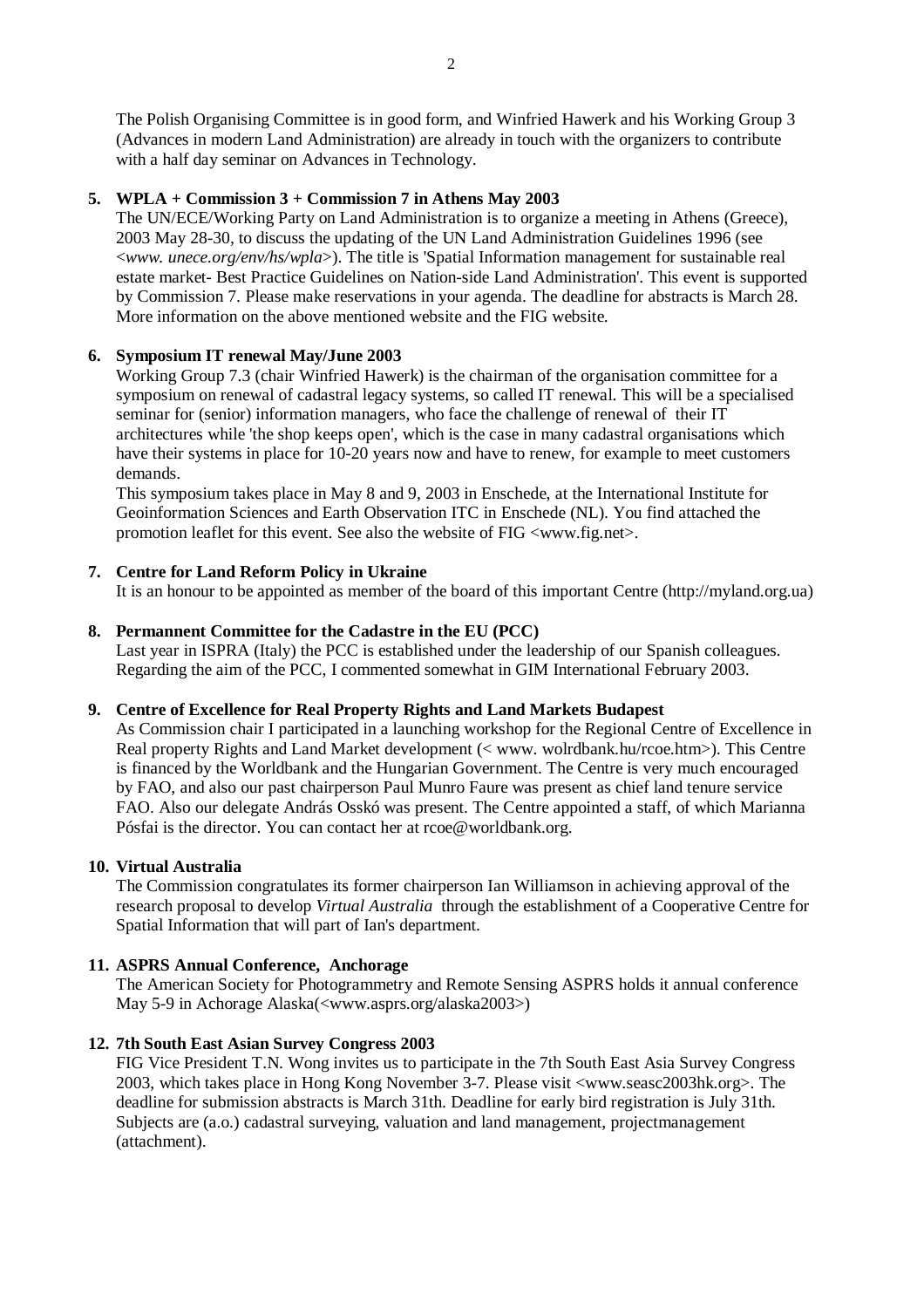#### **13. FIG Regional Conference Moroccco**

The FIG Council asked Commission 7 to contribute to the FIG Regional Conference in Marrakech (Morocco), 2003 December 2-5. In the first drafts Commission 7 involvement was not foreseen, but the organizers would appreciate out involvement very much. On behalf of the Commission I agreed on a commitment.

#### **14. Call for articles for Hong Kong Journal of Geospatial Engineering**

Our delegate Conrad Tang asks our cooperation in submitting articles for the Hong Kong Journal of Geo Spatial Engineering. He writes us as follows:

#### Dear friends of Commission 7

I have been given a mission from the Journal of Geospatial Engineering, which is supported by my department (Department of Land Surveying and Geo-Informatics) to organize a special issue on cadastral survey and land registration to be published in this June. It would not be a success without the participation of Commission 7. Therefore, I would like to seek your support and contribution to this cadastral issue of the journal. You are welcome to introduce the advancement of your system or give comments on our new development.

The invitation of papers to a Hong Kong surveying journal at this moment relates directly to two important cadastral development processes happening here. Firstly, the Hong Kong Legislative Council is now reading the Titles Registration Bill which is promoted by the Land Registry. Unlike any other titles registration, the Hong Kong system will not take up the land boundary issue on board. There is no legal sanction of land boundary and it remains approximate as before. Secondly, the survey department of Hong Kong is now promoting a full-scale systematic re-survey of our rural area the New Territories. The survey department asks for a funding of US\$ 250 millions. Our government still hesitates on the decision. Thus the publication of a journal discussing the problem of surveying and land registration would be timely and beneficial to our society.

We also plan to invite a couple of the prominent authors of this special issue to come to Hong Kong through the application of Sir Edward Youde Memorial Fund to give public speech concerning the development of titles registration and land boundary issues.

Regards,

Dr Conrad Tang Assistant Professor Department of Land Surveying and Geo-Informatics The Hong Kong Polytechnic University Tel : 852 2766 5963 Fax : 852 2330 2994 Email : lstang@polyu.edu.hk Web: http://www.lsgi.polyu.edu.hk/staff/Conrad.Tang/index.htm

Attached please find the author's instructions. Please do not hesitate and submit!

#### **15. Andreas Drees contactperson in FIG Council**

We are happy to be informed that Andreas Drees will be the contactperson for Commssison 7 in the FIG Council. We welcome Andreas in the Commisson 7 family!